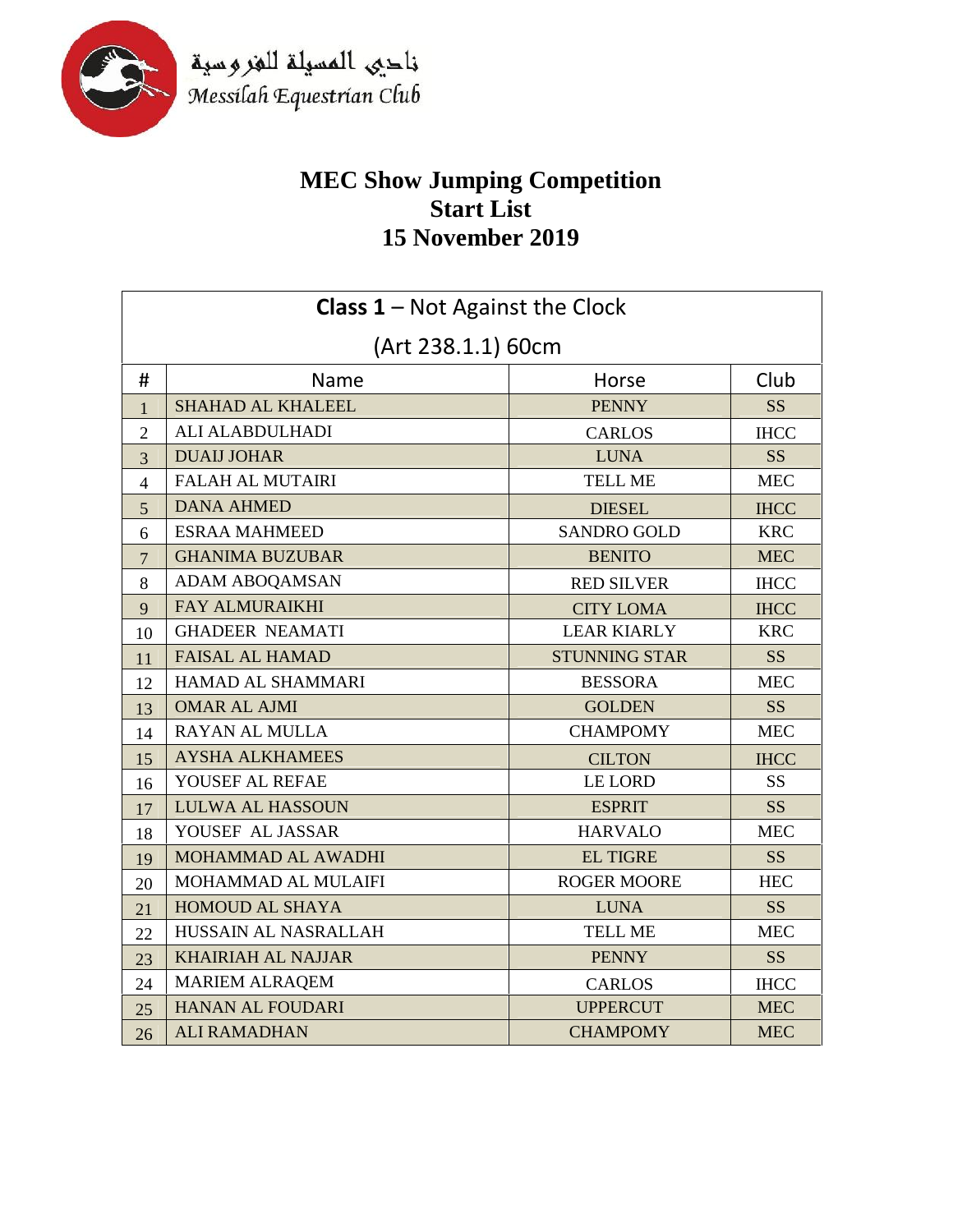

| <b>Class 1</b> – Not Against the Clock |                          |                    |                 |  |
|----------------------------------------|--------------------------|--------------------|-----------------|--|
| (Art 238.1.1) 80cm                     |                          |                    |                 |  |
| #                                      | <b>Name</b>              | Horse              | Club            |  |
| $\mathbf{1}$                           | RODEYNA AL NAGAR         | <b>KINGLIJS</b>    | <b>KRC</b>      |  |
| $\overline{2}$                         | <b>ABDULLAH AL AMMAR</b> | <b>ELECTRA</b>     | <b>SS</b>       |  |
| 3                                      | <b>AHMAD AL ASKAR</b>    | <b>TROY</b>        | <b>MEC</b>      |  |
| $\overline{4}$                         | <b>DHUHA ALNAFJAN</b>    | <b>SANDY</b>       | <b>IHCC</b>     |  |
| 5                                      | <b>AISHA AL REFAE</b>    | <b>PEPPERBOY</b>   | <b>SS</b>       |  |
| 6                                      | <b>FUDHAH ZAMANI</b>     | <b>ROSE</b>        | <b>SS</b>       |  |
| 7                                      | MOHAMMAD BIN ZAID        | <b>VASCO</b>       | <b>MEC</b>      |  |
| 8                                      | FAISAL AL KHONAINI       | <b>KALY</b>        | <b>KRC</b>      |  |
| 9                                      | DARY AL MUTAIRI          | <b>RATATOUILLE</b> | <b>MEC</b>      |  |
| 10                                     | <b>DEEMA AL JASSER</b>   | <b>BLACKY</b>      | <b>KRC</b>      |  |
| 11                                     | <b>DEHDAN AL MUTAIRI</b> | <b>JAZMIN</b>      | <b>KRC</b>      |  |
| 12                                     | <b>ALI IBRAHIM</b>       | <b>DOREENA</b>     | <b>IHCC</b>     |  |
| 13                                     | <b>FAISAL AL SHATTI</b>  | <b>ANTA</b>        | <b>SS</b>       |  |
| 14                                     | <b>RAYAN AL AMEERI</b>   | <b>UNIVINCHI</b>   | <b>SS</b>       |  |
| 15                                     | <b>SUZY HOWES</b>        | <b>CAESAR</b>      | <b>SS</b>       |  |
| 16                                     | <b>FARIS AL ENEZI</b>    | <b>EXPLOSIVE</b>   | <b>KRC</b>      |  |
| 17                                     | <b>FATIMA AL MULLA</b>   | <b>A LA CARTE</b>  | <b>KRC</b>      |  |
| 18                                     | <b>FATIMA AL MUDAHKA</b> | <b>DURANIA R</b>   | <b>KRC</b>      |  |
| 19                                     | <b>FOUAD AL KHADRA</b>   | CC                 | <b>SS</b>       |  |
| 20                                     | <b>ALI AL AJMI</b>       | <b>HARVALO</b>     | <b>MEC</b>      |  |
| 21                                     | <b>NAJLA AL MAJED</b>    | <b>VASCO</b>       | <b>MEC</b>      |  |
| 22                                     | <b>KHALID BURISLI</b>    | <b>ONYX</b>        | SS <sup>1</sup> |  |
| 23                                     | <b>SALIM AL WOHAIB</b>   | <b>ZORAME H/C</b>  | <b>KRC</b>      |  |
| 24                                     | <b>SALMAN ALSAYEGH</b>   | <b>DIESEL</b>      | <b>IHCC</b>     |  |
| 25                                     | <b>LAURA KHRAIBET</b>    | <b>JOHANNA</b>     | <b>SS</b>       |  |
| 26                                     | <b>LUJAIN AL RAQAM</b>   | <b>CHERRY</b>      | <b>SS</b>       |  |
| 27                                     | <b>AISHA AL SABAH</b>    | <b>UPSILION</b>    | <b>KRC</b>      |  |
| 28                                     | <b>LATEFA AL RESHAID</b> | <b>ELECTRA</b>     | SS              |  |
| 29                                     | MOHAMMAD AL MISHRI       | <b>AGATE</b>       | <b>MEC</b>      |  |
| 30                                     | MOHAMMAD BUQAMMAZ        | <b>ESPRIT</b>      | <b>SS</b>       |  |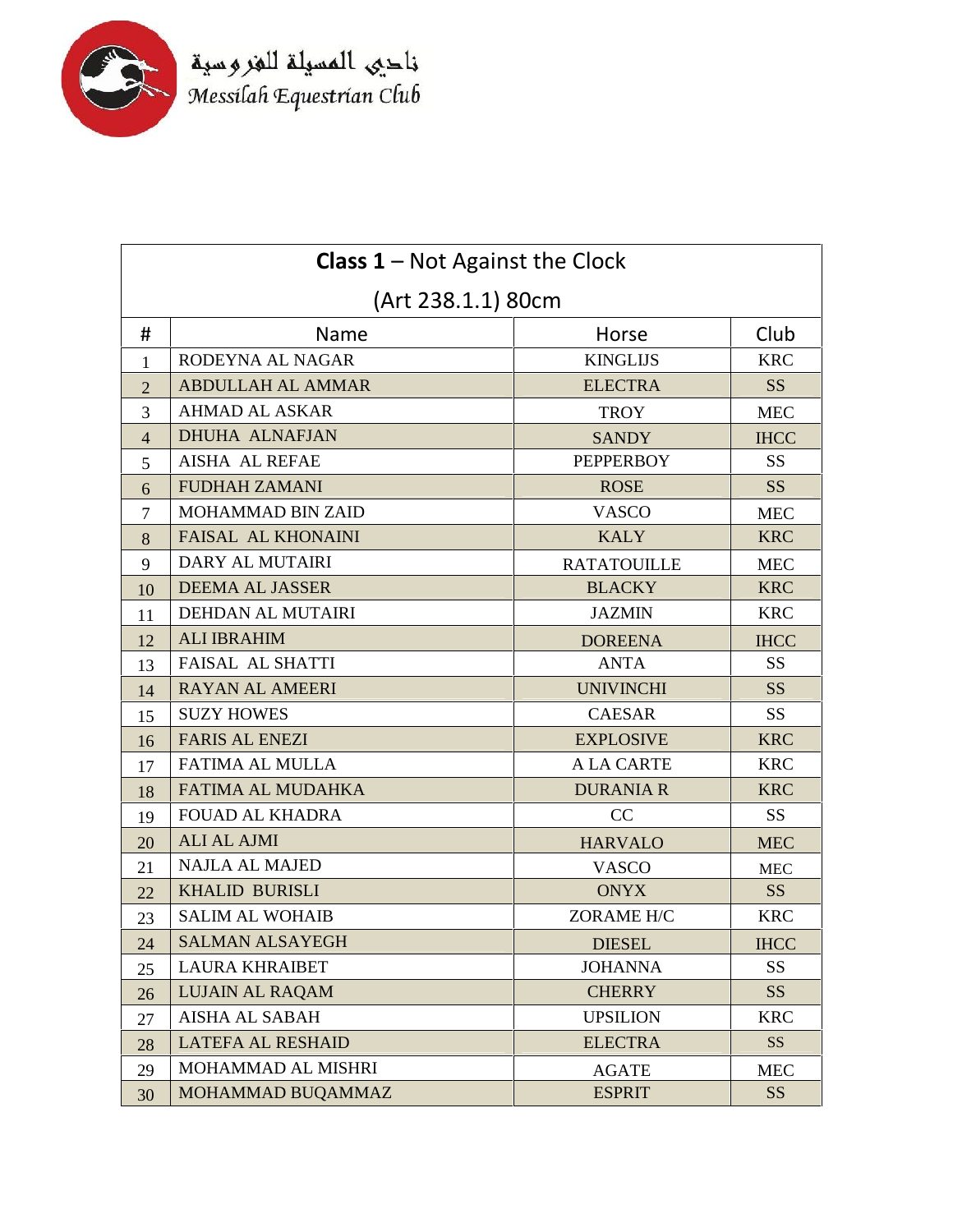

| 31 | <b>MOHAMMAD EL NAGAR</b>    | <b>GEMBER</b>      | <b>KRC</b>      |
|----|-----------------------------|--------------------|-----------------|
| 32 | DALAL AL SAFER              | <b>SANDRO GOLD</b> | <b>KRC</b>      |
| 33 | MONEERA AL YAQOUB           | <b>ISSA KRC</b>    | <b>KRC</b>      |
| 34 | <b>MUSAAD ALRAZOKI</b>      | <b>CAVLINO</b>     | <b>IHCC</b>     |
| 35 | <b>MUSAD ABDULJADER</b>     | <b>WILLY</b>       | <b>KRC</b>      |
| 36 | <b>SULTAN AL MEKRAD</b>     | <b>BOGOTO SONG</b> | <b>KRC</b>      |
| 37 | <b>NOOR AL MUTAIRI</b>      | <b>LATINO</b>      | <b>MEC</b>      |
| 38 | <b>RAYA ALSMHIT</b>         | <b>CITY LOMA</b>   | <b>IHCC</b>     |
| 39 | <b>ABDULAZIZ AL DHAFIRI</b> | <b>ZEN</b>         | <b>KRC</b>      |
| 40 | RAWAN AL MUTAWA             | <b>MINI</b>        | <b>KRA</b>      |
| 41 | <b>OHOUD ABDULAZIZ</b>      | <b>PEPPERBOY</b>   | SS <sup>-</sup> |
| 42 | <b>RASHED AL MUTAIRI</b>    | <b>TROY</b>        | <b>MEC</b>      |
| 43 | RODEYNA AL NAGAR            | <b>F-QAMPIONE</b>  | <b>KRC</b>      |
| 44 | <b>FAISAL AL KHONAINI</b>   | <b>BERGES</b>      | <b>KRC</b>      |
| 45 | <b>LULU ALKHATAF</b>        | <b>SANDY</b>       | <b>IHCC</b>     |
| 46 | KHALID AL HOUTI             | <b>ROSE</b>        | <b>SS</b>       |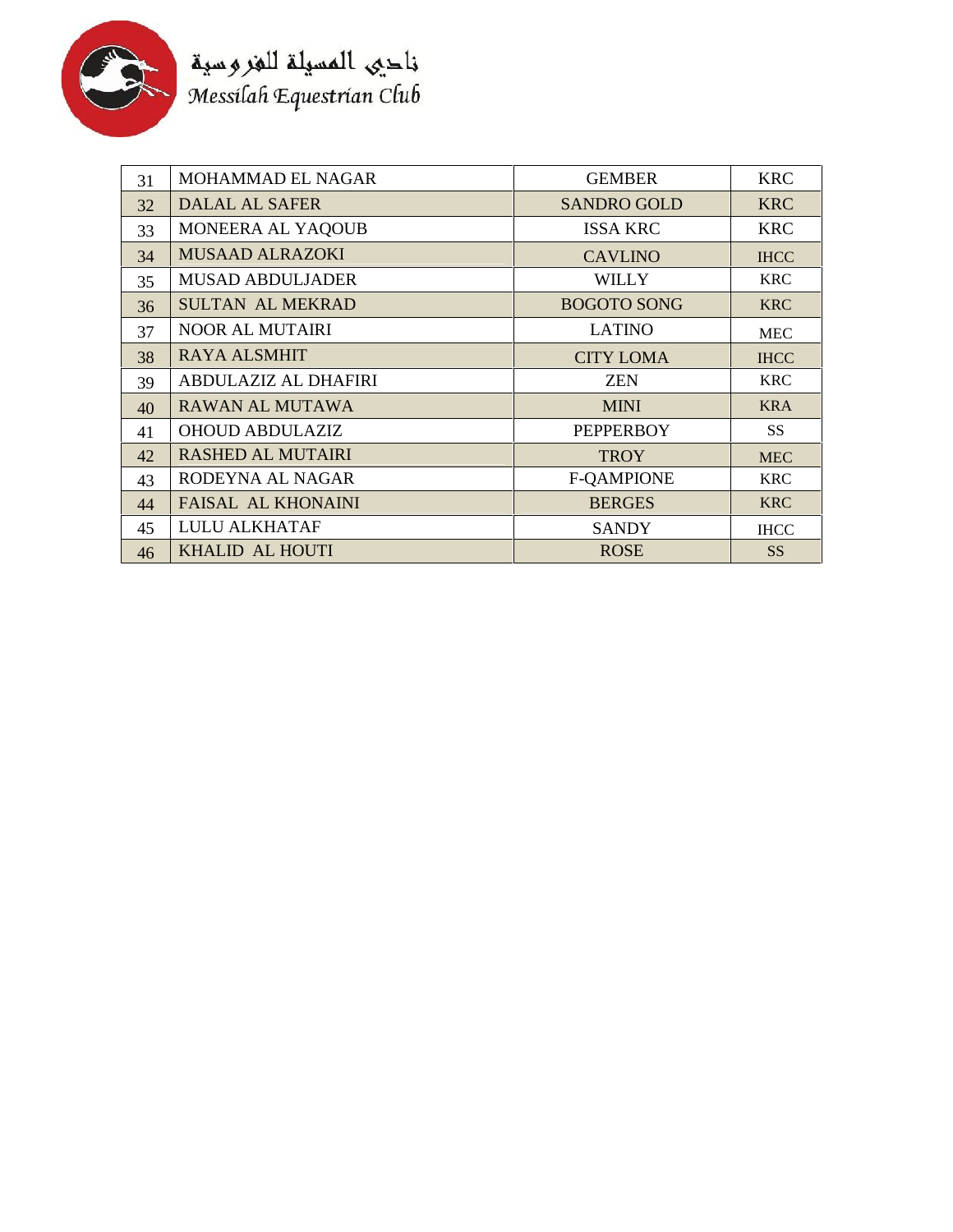

| <b>Class 2</b> – Two Phases ( $2^{nd}$ Phase under "Optimum Time") |                               |                        |                |
|--------------------------------------------------------------------|-------------------------------|------------------------|----------------|
|                                                                    | Max Height 1M                 |                        |                |
| #                                                                  | Name                          | Horse                  | Club           |
| 1                                                                  | <b>ALI AL OBAIDALY</b>        | EMMAD.                 | <b>KRC</b>     |
| $\overline{2}$                                                     | MOHAMMAD AL SAEED             | <b>CYRANO</b>          | <b>MEC</b>     |
| 3                                                                  | HUSSAIN AL KHARAFI            | <b>FOXY LADY</b>       | <b>KRC</b>     |
| $\overline{4}$                                                     | <b>MUSAD ABDULJADER</b>       | <b>DUNDEE</b>          | <b>KRC</b>     |
| 5                                                                  | <b>FAWAZ ALGHENAIMAN</b>      | <b>LINGOTTO</b>        | <b>ME CLUB</b> |
| 6                                                                  | <b>AZADE APA</b>              | <b>BALATAZAR</b>       | <b>KRC</b>     |
| $\overline{7}$                                                     | <b>ALI ALSAQER</b>            | <b>ARMANI</b>          | <b>ME CLUB</b> |
| 8                                                                  | <b>NADA AL MUSALLAM</b>       | <b>LATINO</b>          | <b>MEC</b>     |
| 9                                                                  | <b>ALI AL REFAI</b>           | <b>AXIOS</b>           | <b>KR CLUB</b> |
| 10                                                                 | <b>FAISAL AL SHATTI</b>       | <b>ERAMUS</b>          | <b>SS</b>      |
| 11                                                                 | <b>KHALED AL DABBOUS</b>      | <b>CARL</b>            | <b>MEC</b>     |
| 12                                                                 | <b>ALI AL SAYEGH</b>          | <b>LALEE LU</b>        | <b>SS</b>      |
| 13                                                                 | <b>METEAB AL MUTAIRI</b>      | <b>CARAMEL</b>         | <b>KR CLUB</b> |
| 14                                                                 | EBTISSAM AL HADDAD            | <b>VIENNA</b>          | <b>MEC</b>     |
| 15                                                                 | <b>OTHMAN ELENEZI</b>         | <b>VENUS</b>           | <b>IHCC</b>    |
| 16                                                                 | <b>SARA AL MUNAIFI</b>        | <b>BING</b>            | <b>KRC</b>     |
| 17                                                                 | FATIMA AL KHONAINI            | <b>CECIRENA</b>        | <b>KRC</b>     |
| 18                                                                 | <b>TAHER AL WAWAN</b>         | <b>CHERRY</b>          | <b>SS</b>      |
| 19                                                                 | DHEEYA AL FAYEZ               | <b>CIADO V</b>         | <b>MEC</b>     |
| 20                                                                 | <b>SOJO BABY</b>              | <b>CILTON</b>          | <b>IHCC</b>    |
| 21                                                                 | <b>IBRAHIM AL ABDULMOHSIN</b> | <b>CLIFF</b>           | <b>KRC</b>     |
| 22                                                                 | <b>AHMED ALBAGHLI</b>         | <b>COMBRA</b>          | <b>ME CLUB</b> |
| 23                                                                 | <b>MOHAMMAD AL MARSHOUD</b>   | <b>COOPER</b>          | <b>KRC</b>     |
| 24                                                                 | <b>REEM AL QENAEI</b>         | YALAMBIS ENRIQUE       | <b>KRC</b>     |
| 25                                                                 | <b>ALJOUD AL SABAH</b>        | <b>DALI</b>            | <b>SS</b>      |
| 26                                                                 | MANAA AL AJMI                 | <b>BESSORA</b>         | ${\rm MEC}$    |
| 27                                                                 | <b>FATIMA AL QALLAF</b>       | <b>DREAM BALIA</b>     | <b>KRC</b>     |
| 28                                                                 | <b>SHAHAD AWADH</b>           | <b>DUCHES</b>          | <b>KRC</b>     |
| 29                                                                 | <b>LEEN AL NAFISI</b>         | <b>EMINENT FORTUNA</b> | SS             |
| 30                                                                 | <b>ALIAA AL HUNAIDI</b>       | <b>DWIESKE</b>         | <b>KRC</b>     |
| 31                                                                 | <b>SALMAN AL SHAMLAN</b>      | <b>EMILY</b>           | <b>KRA</b>     |
| 32                                                                 | <b>FAISAL AL SHATTI</b>       | <b>GRANDINA</b>        | SS             |
| 33                                                                 | MONEERA AL YAQOUB             | <b>ALA CARTE</b>       | <b>KRC</b>     |
| 34                                                                 | SALEH AL TABTABAI             | <b>ETOYA</b>           | <b>MEC</b>     |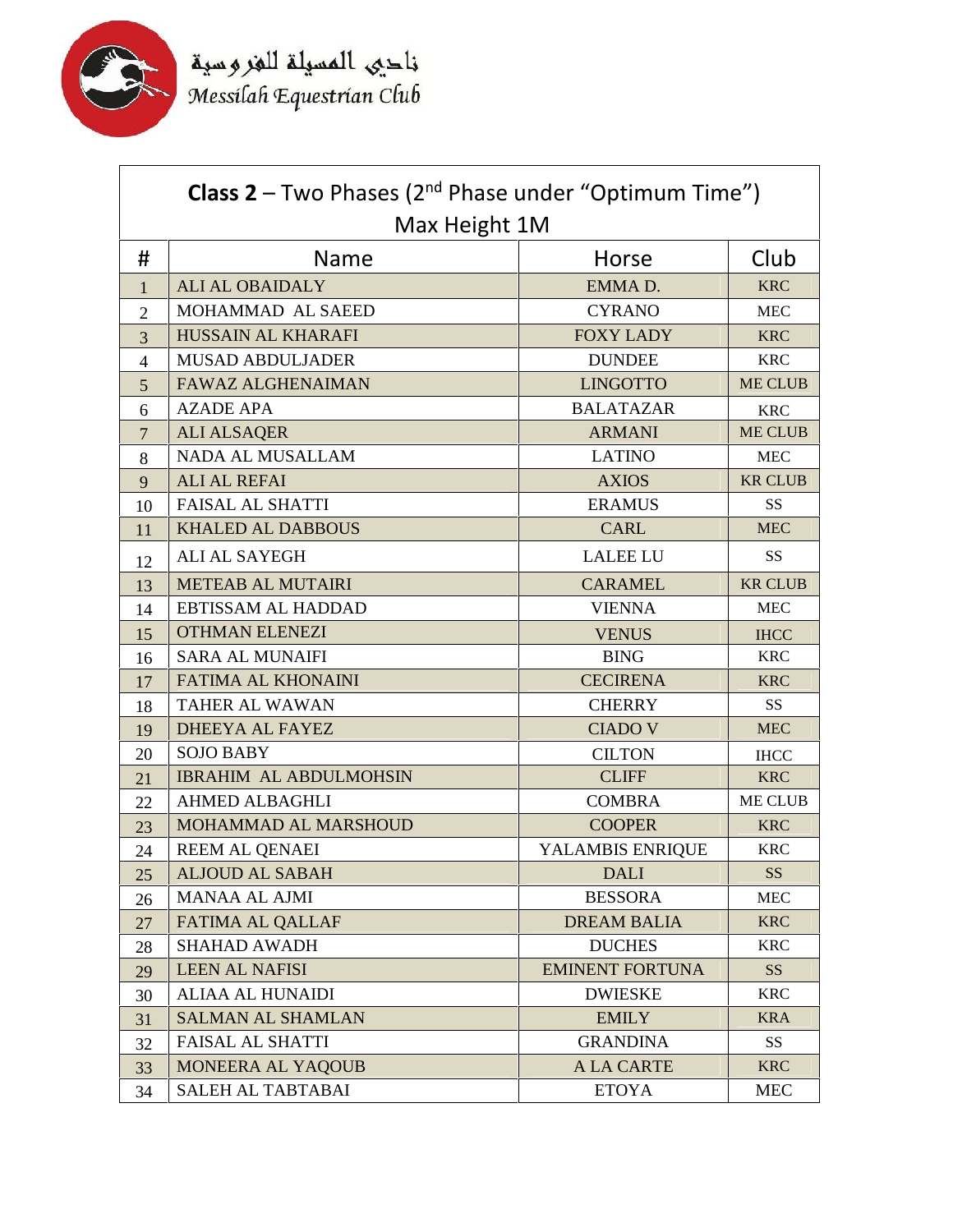

| ABDULAZIZ AL AJEEL<br><b>FARO</b><br>35              | <b>KRC</b>      |
|------------------------------------------------------|-----------------|
| <b>JUDY AYASH</b><br><b>FEMME FATAL</b><br>36        | <b>SS</b>       |
| <b>MISHAL AL HAZEEM</b><br><b>FLINSTONE</b><br>37    | <b>KRC</b>      |
| <b>FAWAZ ALGHENAIMAN</b><br><b>LACORDE</b><br>38     | ME CLUB         |
| <b>FARIS AL ENEZI</b><br><b>F-QAMPINONE</b><br>39    | <b>KRC</b>      |
| <b>DANA AL THUWAINI</b><br><b>GHALYA</b><br>40       | <b>MEC</b>      |
| <b>HAMAD ALOTAIBI</b><br><b>CARINA</b><br>41         | <b>ME CLUB</b>  |
| <b>FAISAL AL WASMI</b><br><b>GRANSASSO</b><br>42     | <b>KRC</b>      |
| <b>SOUAD AL KHARJI</b><br><b>VAGES</b><br>43         | <b>KRC</b>      |
| ABDULLAH AL MUHANNA<br><b>HADEEL KRC</b><br>44       | <b>KR CLUB</b>  |
| <b>JAWAHER BOUSHAHRI</b><br><b>HALLA</b><br>45       | <b>KRC</b>      |
| ABDULAZIZ AL DURAI<br><b>HAMOOR KRC</b><br>46        | <b>KRC</b>      |
| <b>ZINA AL NAFISI</b><br><b>HERCULES</b><br>47       | SS              |
| <b>MAZEN BEIRAKDAR</b><br>JADORE<br>48               | <b>KRC</b>      |
| <b>FAWAZ AL SAEED</b><br><b>KASPER</b><br>49         | <b>KRC</b>      |
| LULWA AL SABAH<br><b>WORITO</b><br>50                | <b>KRC</b>      |
| <b>AMER AL SHATTI</b><br><b>AGATE</b><br>51          | <b>MEC</b>      |
| MOHAMMAD EL NAGAR<br><b>BLACKY</b><br>52             | <b>KRC</b>      |
| MOHAMMAD AL REFAIE<br><b>WHOOPER</b><br>53           | <b>MEC</b>      |
| <b>FATMA AL DEREES</b><br><b>ZAMALIA</b><br>54       | SS <sub>1</sub> |
| <b>RAWAN AL DEREES</b><br><b>LORA</b><br>55          | <b>SS</b>       |
| <b>KHALED AL HAJRI</b><br><b>AMADEUS</b><br>56       | <b>MEC</b>      |
| <b>MOHAMMAD KARAM</b><br><b>ONYX</b><br>57           | SS <sup>1</sup> |
| <b>HAMAD AL ALI</b><br><b>RAFALE</b><br>58           | <b>MEC</b>      |
| <b>JANA AL ZANKI</b><br>RB<br>59                     | SS              |
| <b>SAMA AL BARJAS</b><br><b>REALIS</b><br>60         | <b>KRC</b>      |
| <b>HAMAD AL ROUMI</b><br><b>ROYAL</b><br>61          | <b>MEC</b>      |
| ALI AL KHARAFI<br><b>SARINE</b><br>62                | <b>KRC</b>      |
| <b>AYOUB AL MUTAWA</b><br><b>SIMPLY SIMPLY</b><br>63 | <b>MEC</b>      |
| <b>ABRAR AL AZMI</b><br><b>UKIDO</b><br>64           | <b>MEC</b>      |
| <b>BADER AL HAIFI</b><br><b>UNE</b><br>65            | <b>MEC</b>      |
| <b>RAWAN KHRAIBET</b><br><b>UNIVINCHI</b><br>66      | SS <sub>1</sub> |
| <b>ABDULELAH AL TURKI</b><br><b>LYANA</b><br>67      | <b>MEC</b>      |
| MOHAMAD AL WASMI<br><b>LALEE LU</b><br>68            | SS <sub>1</sub> |
| SHEREEFA AL HAZZAA<br><b>VASCO</b><br>69             | <b>MEC</b>      |
| <b>BAREEQ ALALI</b><br>70<br><b>VENUS</b>            | <b>IHCC</b>     |
| <b>MUSAD ABDULJADER</b><br><b>WILLY</b><br>71        | <b>KRC</b>      |
| MOHAMMAD AL RAMADHAN<br><b>AL PACINO</b><br>72       | <b>MEC</b>      |
|                                                      |                 |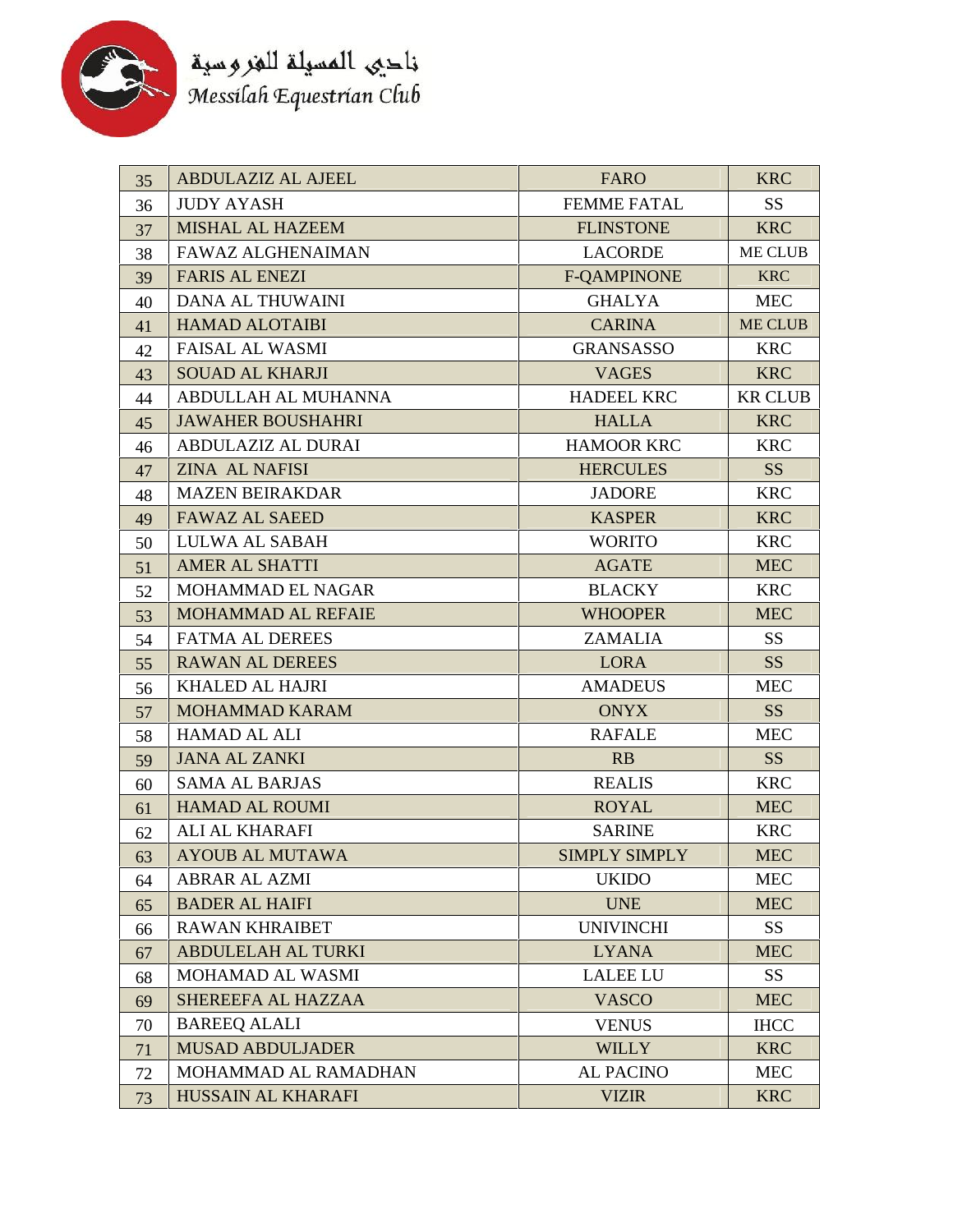

| 74 | ALI AL REFAI         | <b>GROLSCH</b> | <b>KR CLUB</b> |
|----|----------------------|----------------|----------------|
| 75 | FAWAZ ALGHENAIMAN    | ARMANI         | <b>ME CLUB</b> |
| 76 | <b>ZORAN DODEV</b>   | <b>DOREENA</b> | <b>IHCC</b>    |
|    | ABDULLAH AL RAMADHAN | <b>CARL</b>    | <b>MEC</b>     |
| 78 | NADA AL AHMAD        | <b>AMADEUS</b> | <b>MEC</b>     |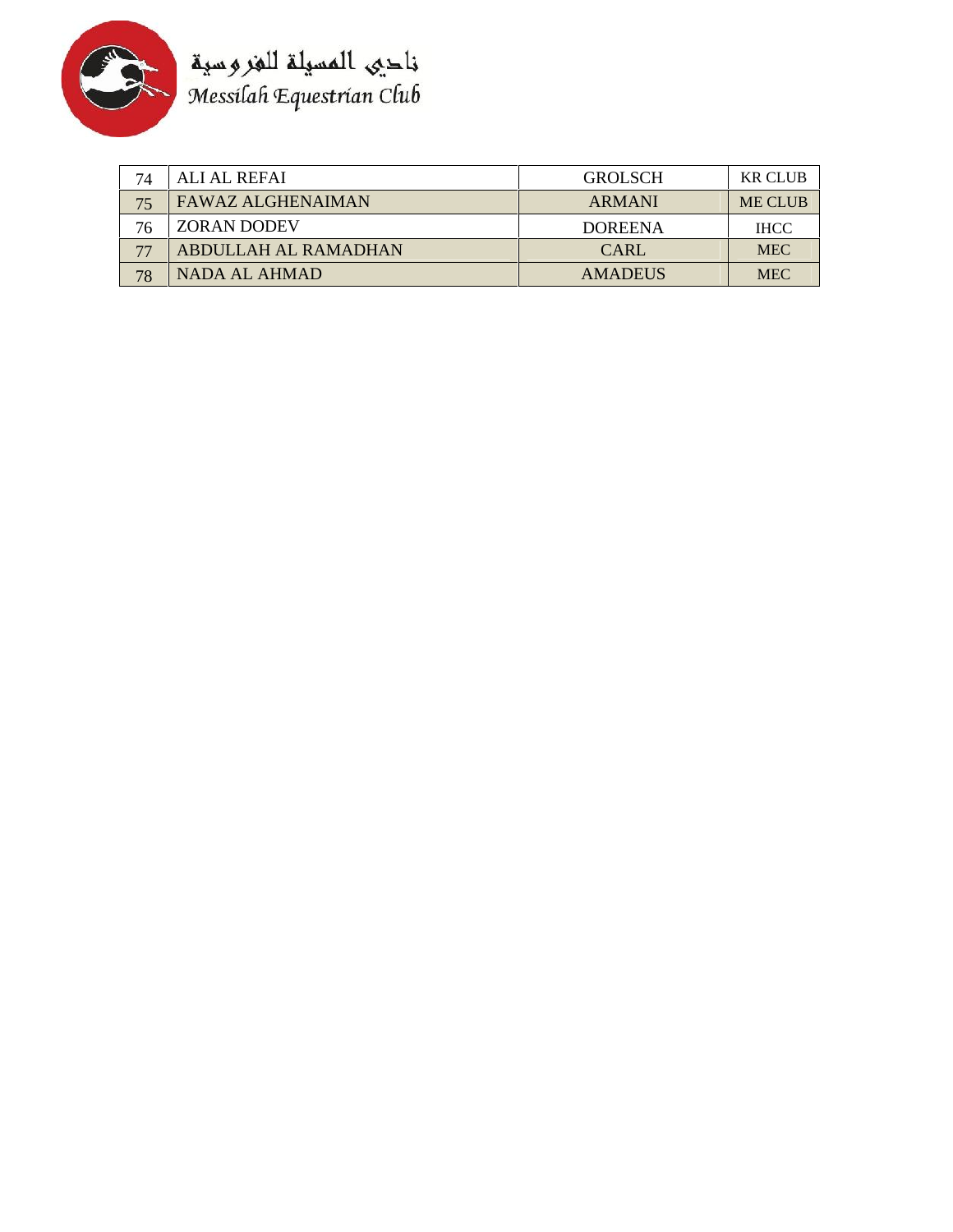

|                  | <b>Class 3</b> – Two Phases ( $2^{nd}$ Phase under "Optimum Time") |                      |                 |
|------------------|--------------------------------------------------------------------|----------------------|-----------------|
| Max Height 1M 10 |                                                                    |                      |                 |
| #                | <b>Name</b>                                                        | <b>Horse</b>         | <b>Club</b>     |
| $\mathbf{1}$     | <b>KHALED AL ZUBAID</b>                                            | <b>LAKIDO ONE</b>    | <b>KR CLUB</b>  |
| $\overline{2}$   | <b>AHMAD AL ANNAZ</b>                                              | <b>TWINKLE</b>       | <b>HEC</b>      |
| 3                | <b>AZADE APA</b>                                                   | <b>BALATAZAR</b>     | <b>KRC</b>      |
| $\overline{4}$   | YOUSEF AL NOAIMI                                                   | <b>EQUIRANO</b>      | SS <sub>1</sub> |
| 5                | <b>MISK MARSHOUD</b>                                               | <b>IUPITER</b>       | <b>ESC</b>      |
| 6                | <b>BANDAR JUMAA</b>                                                | <b>ISALOTTIE</b>     | <b>HEC</b>      |
| $\tau$           | <b>DANA AL GHANIM</b>                                              | <b>BRUSSEL</b>       | AL BIDA         |
| 8                | MOHAMMAD AL DUWEESH                                                | <b>LYANA</b>         | <b>MEC</b>      |
| 9                | SHERIFA AL AWADHI                                                  | <b>H.DUBAI</b>       | <b>KRC</b>      |
| 10               | <b>FATIMA AL SABAH</b>                                             | <b>BORINA</b>        | <b>KR CLUB</b>  |
| 11               | FATIMA AL SULAIMAN                                                 | <b>DANCING QUEEN</b> | <b>KRC</b>      |
| 12               | <b>FATMA AL DEREES</b>                                             | <b>ERASMUS</b>       | <b>SS</b>       |
| 13               | <b>FAWAZ AL RASHED</b>                                             | <b>CLOONEY</b>       | <b>ESC</b>      |
| 14               | <b>GEMILA AL MUTAWA</b>                                            | <b>JONIBANTOS</b>    | <b>HEC</b>      |
| 15               | <b>HALA AL MULLA</b>                                               | <b>TALENTIA</b>      | <b>KR CLUB</b>  |
| 16               | <b>HAMAD AL ROUMI</b>                                              | <b>CEAZAR</b>        | <b>MEC</b>      |
| 17               | <b>HAMAD ALOTAIBI</b>                                              | <b>EVER OR NEVER</b> | <b>ME CLUB</b>  |
| 18               | <b>IBRAHIM AL ABDULMOHSIN</b>                                      | <b>BON A PARTE</b>   | <b>KRC</b>      |
| 19               | KHALIFA AL DABOUS                                                  | ULKE DU LA ROQUE     | <b>HEC</b>      |
| 20               | <b>LAILA AL HANBALI</b>                                            | <b>GREEN FILED</b>   | <b>KRC</b>      |
| 21               | <b>ABDULAZIZ AL AJEEL</b>                                          | <b>LAND LORD</b>     | <b>KRC</b>      |
| 22               | ABDULRHMAN ALMUDAHKA                                               | <b>GANELZO</b>       | <b>ME CLUB</b>  |
| 23               | ANNAZ AL ANNAZ                                                     | PRINCESS B           | <b>ESC</b>      |
| 24               | MOHAMMAD AL RAMADHAN                                               | <b>NARCOS</b>        | <b>MEC</b>      |
| 25               | <b>RAWAN AL DEREES</b>                                             | <b>FUNRISK</b>       | <b>SS</b>       |
| 26               | YOUSEF AL NOAIMI                                                   | <b>VALERIE</b>       | SS <sub>1</sub> |
| 27               | <b>MISK MARSHOUD</b>                                               | <b>DOLCE VITA</b>    | <b>ESC</b>      |
| 28               | <b>ESSA AL SHEHAB</b>                                              | <b>PAVAROTTI</b>     | <b>MEC</b>      |
| 29               | <b>DARY AL MUTAIRI</b>                                             | <b>VENISS</b>        | <b>MEC</b>      |
| 30               | MOHAMMAD AL SAEED                                                  | <b>CYRANO</b>        | <b>MEC</b>      |